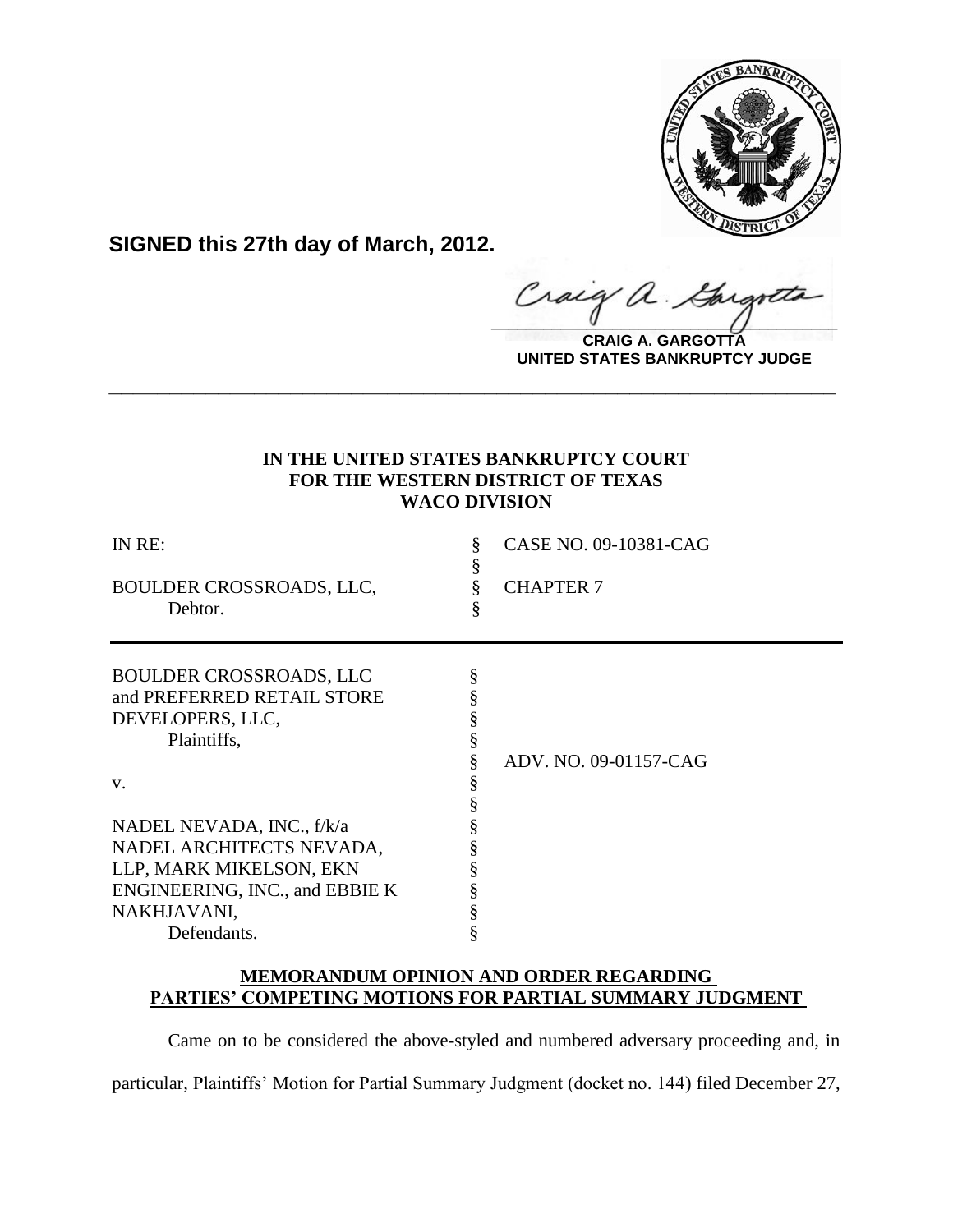2011, on behalf of Plaintiffs Boulder Crossroads, LLC ("Boulder") and Preferred Retail Store Developers, LLC ("Preferred") (collectively, "Plaintiffs"), and Defendants' Motion for Partial Summary Judgment (docket no. 149) filed January 3, 2012, on behalf of Defendants Nadel Nevada, Inc. ("Nadel") and Mark Mikelson (collectively, "Defendants"). This Court has jurisdiction over this adversary proceeding pursuant to 28 U.S.C. §§ 1334 and 157. All causes of action alleged herein are core proceedings pursuant to, *inter alia*, 28 U.S.C. §§ 157(b)(2)(A), (B), and (K) or are subject to the jurisdiction of this Court pursuant to 28 U.S.C. § 1334(b) as they arose in or are related to the instant bankruptcy case. This matter is referred to this Court under the district court's Standing Order of Reference. Venue is proper under 28 U.S.C. §§ 1408 and 1409.

On May 21, 2010, Plaintiffs jointly filed their Amended Complaint (docket no. 49). On October 14, 2010, Defendants filed their Answer to the Amended Complaint and Affirmative Defenses (docket no. 98). On December 27, 2011, Plaintiffs filed their Motion for Partial Summary Judgment (docket no. 144). On January 3, 2012, Defendants filed their own Motion for Partial Summary Judgment and Brief in Support Thereof together with their Response to Plaintiffs' Motion for Partial Summary Judgment (docket nos. 149, 150). On January 16, 2012, Plaintiffs filed their Response to Defendants' Motion (docket no. 156). On February 8, 2012, after hearing the arguments of counsel, the Court took this matter under advisement. Having considered the arguments presented and the applicable law, for the reasons stated below the Court finds that Plaintiffs' Motion for Partial Summary Judgment should be DENIED and that Defendants' Motion for Partial Summary Judgment should be GRANTED IN PART and DENIED IN PART.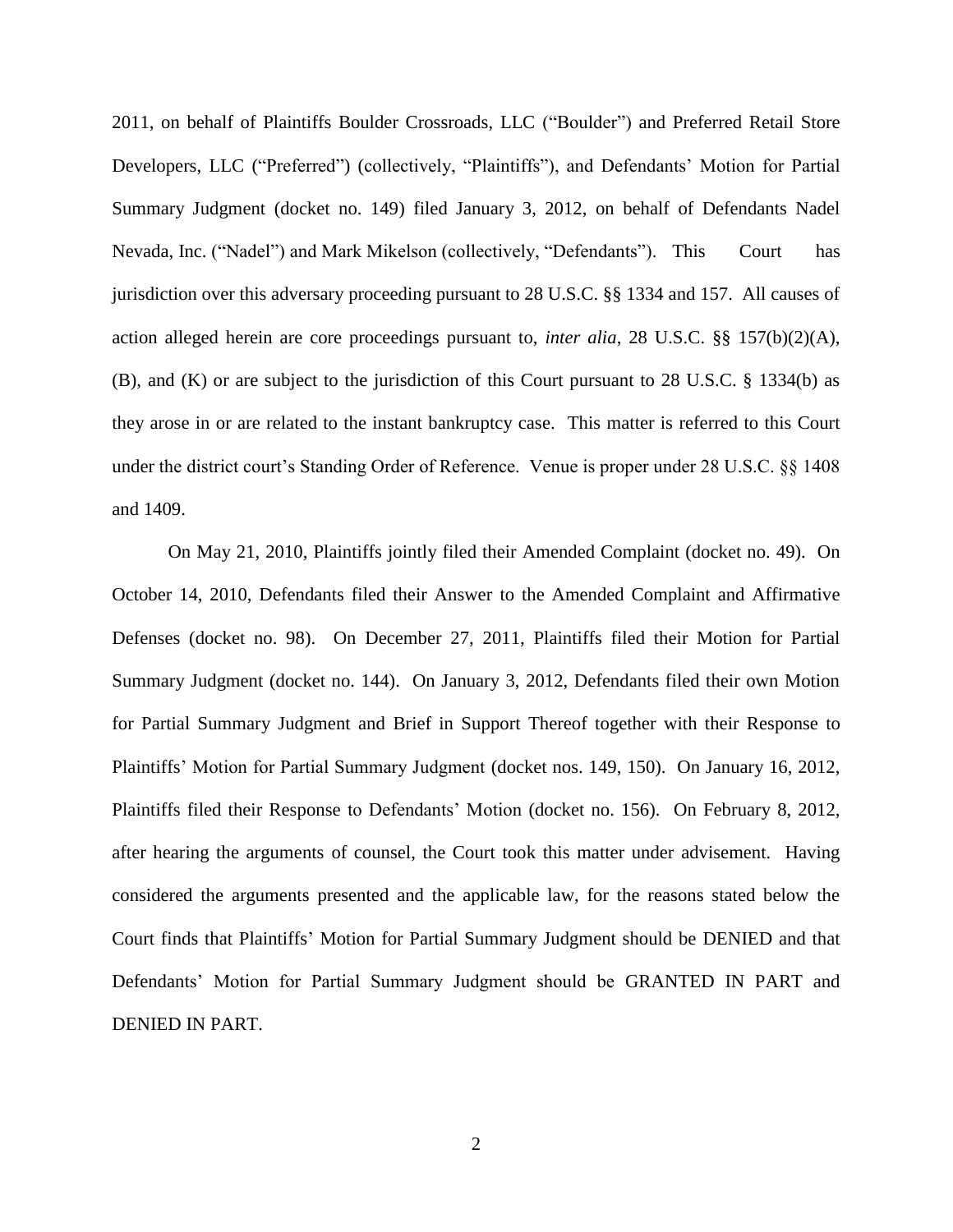## **FACTUAL BACKGROUND**

Plaintiff, Boulder, is a Nevada limited liability company (docket no. 49, at 2). Preferred, the parent of Boulder, is a Texas limited liability company (*id.* at 3). Preferred created Boulder for the purpose of purchasing land to build and operate a shopping center in an "unincorporated area" of Las Vegas, Nevada (*id.* at 2–3). Defendant, Nadel, is a California corporation and the successor-in-interest to Nadel Architects, LLP, a Nevada limited liability partnership (docket no. 39, at 1). Preferred hired Nadel to provide architectural services on the shopping center project (docket no. 49, at 3). Defendant, Mark Mikelson, is the Senior Vice President and Managing Director of Nadel (*id.*).

Nadel sent Preferred a proposed agreement for architectural services dated November 21, 2005 ("First Letter Agreement") (docket nos. 144, at 4; 149, at 7). The parties agree that this First Letter Agreement included an attached document titled "April 2001 Terms and Conditions" ("Terms and Conditions") (docket nos. 144, at 4; 149, at 17). The Terms and Conditions contain a clause limiting Nadel's liability in the event of litigation to the amount of fees invoiced for services provided (docket no. 150-1, at 7 cl. 9). Eric Rosenberg, manager of Preferred (docket no. 144-1, at 1), made handwritten notes on both the First Letter Agreement and the Terms and Conditions, signed the Agreement, initialed the Terms and Conditions, and returned the documents to Nadel (docket nos. 144, at 4; 144-2, at 5–6).

Nadel sent Preferred a revised agreement dated January 24, 2006 ("Second Letter Agreement")<sup>1</sup> that Rosenberg signed on behalf of Preferred (*id.*; docket no. 150, at 3–4). According to the parties' representations to the Court at the hearing on February 8, 2012, the parties agreed in mediation that the Second Letter Agreement is the only agreement considered

 $<sup>1</sup>$  The date printed on the Second Letter Agreement is January 24, 2005, but the parties agree that this was a mistake</sup> and that the correct year for the agreement is 2006 (docket nos. 144, at 4 n.3; 150, at 3 n.1).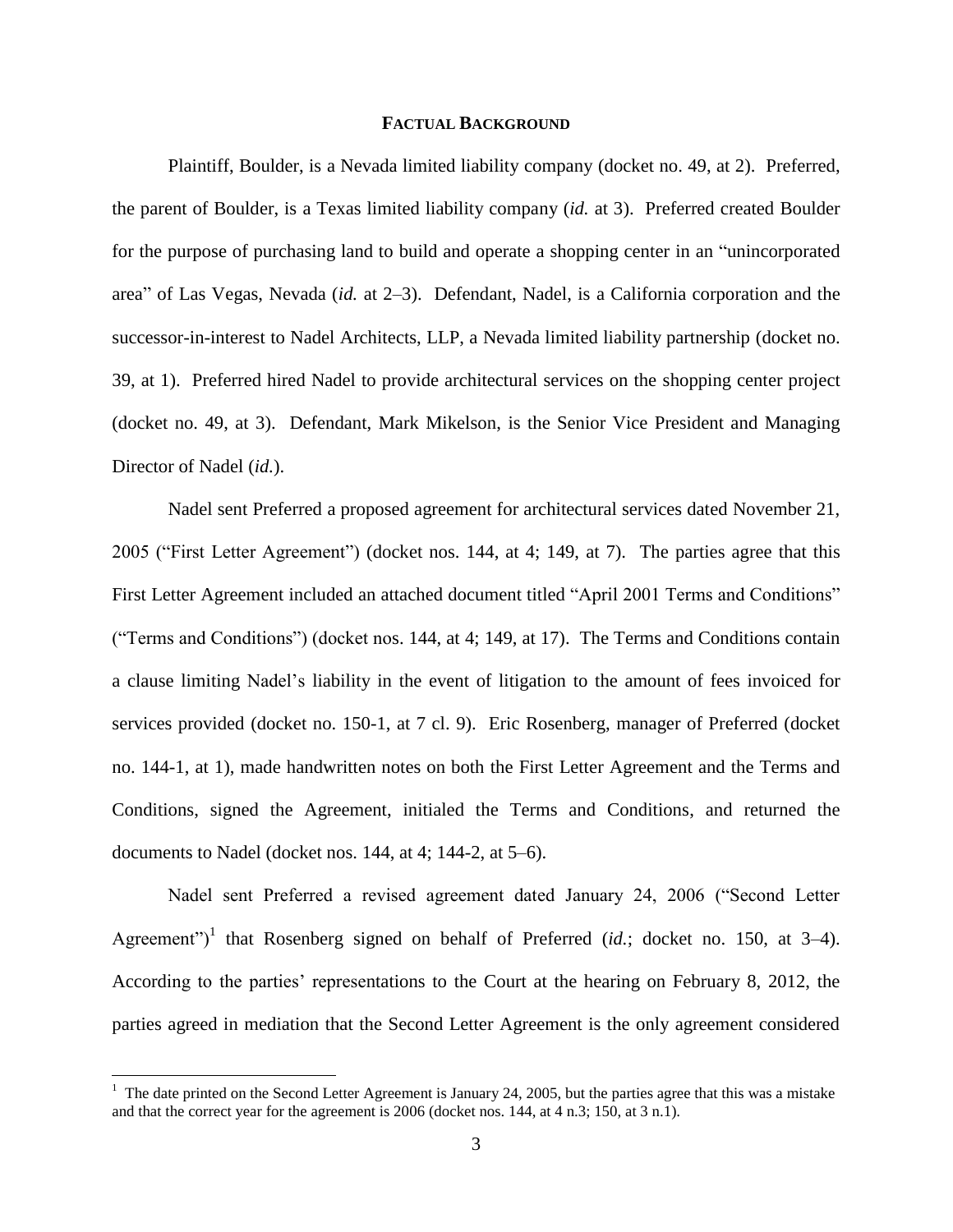binding for the purposes of the Motions for Partial Summary Judgment. In this Second Letter Agreement, Nadel states "we are hereby submitting our proposal for Architectural Services for the entitlement phase and the contract document phase" (docket no. 150-2, at 1). The Agreement then lists "on-site work," "Feasbility/Design Studies" (numbered "Task 000"), "Entitlement Exhibits" (numbered "Task 001"), and "Optional Design Services" (*id*. at 1–3). The next paragraph states:

At such time that we are authorized to proceed beyond the entitlement phase, we shall prepare a contract for basic services conforming to our standard Owner Architect Agreement with mutually agreed upon lump of sum fee amounts as indicated below. Our scope of work shall generally consist of the following services.

(*Id*.) The agreement then describes "Basic Contract Services," which include tasks numbered 100–500 (*id*. at 3–4). The final paragraph of the agreement states, "Terms and Conditions dated April 2001, (see attached) are hereby incorporated into and made part of this Work Authorization." (Docket no. 144-3, at 6). Plaintiffs deny that any Terms and Conditions document was attached to the Second Letter Agreement (docket no. 144, at 5). Defendants maintain that the same Terms and Conditions that were attached to the First Letter Agreement were attached to the Second Letter Agreement, including the handwritten notes and initials added by Rosenberg (docket nos. 149-1, at 7; 149-3; 150, at 7).

A third agreement, titled "Standard Form of Agreement Between Owner and Nadel Architects Nevada LLP" ("Standard Form Agreement"), dated June 28, 2006, and signed only by Mikelson on behalf of Nadel and not by Plaintiffs, contains its own detailed terms and conditions as well as descriptions of the "tasks" and pricing, similar to the prior Letter Agreements (docket no. 144-4). According to the parties' representations to the Court at the hearing on February 8, 2012, while the parties agreed in mediation that the Second Letter Agreement is the only binding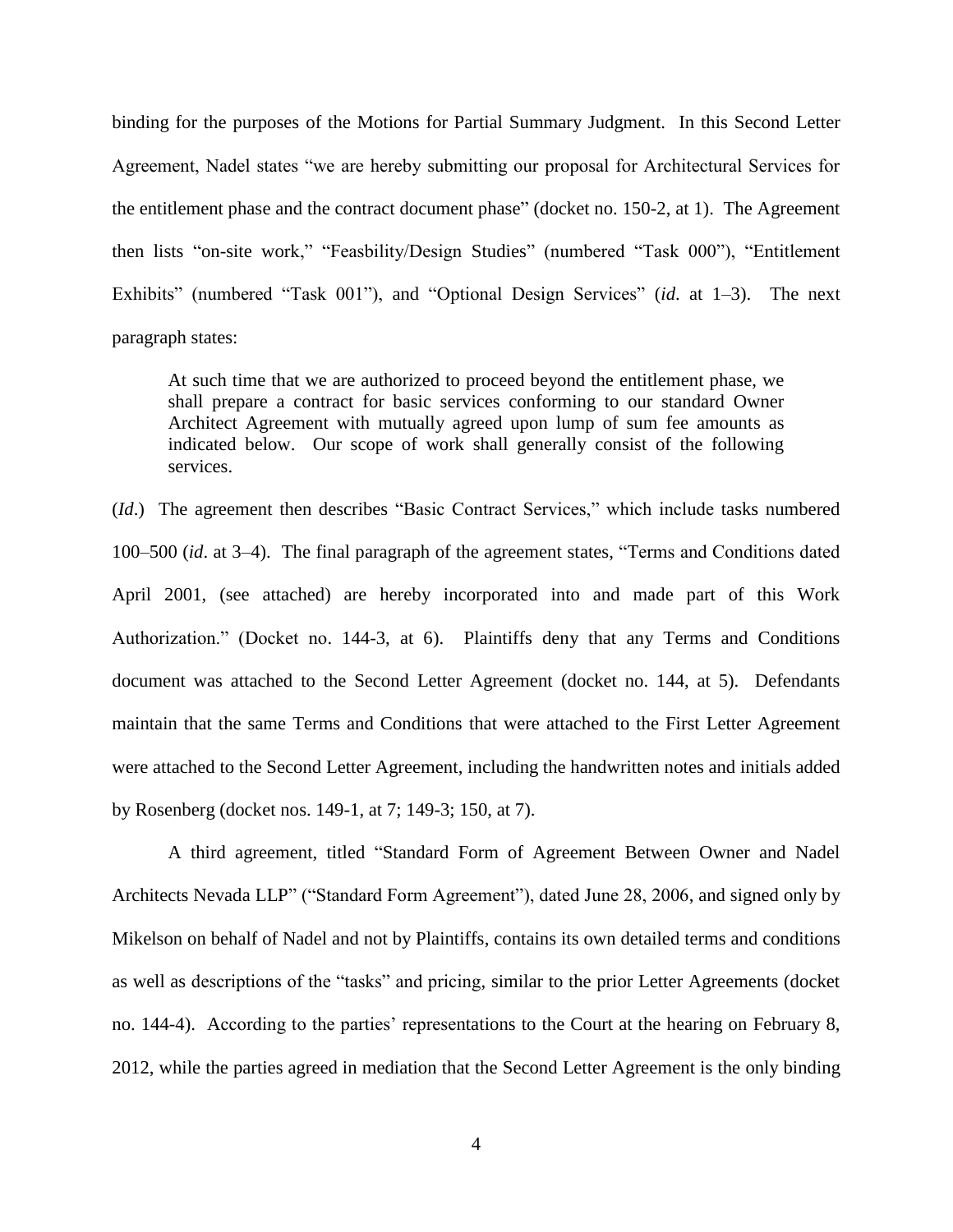agreement for the purpose of deciding the competing Motions, they also agree that the existence of the Standard Form Agreement is relevant to the parties' arguments.

# **PROCEDURAL BACKGROUND**

On February 17, 2009, Boulder filed a voluntary case under Chapter 11 of the Bankruptcy Code, later converted to a Chapter 7 case on January 12, 2012 (case no. 09-10381). On May 21, 2010, Plaintiffs filed their First Amended Complaint alleging thirteen causes of action (docket no. 49).<sup>2</sup> Plaintiffs allege that Nadel's designs contained flaws that led to unnecessary expenses, including that the designs failed to comply with the Clark County, Americans with Disabilities Act, and U.S. Postal Service requirements (*id.* at 10–11). Plaintiffs request damages of over \$2.5 million as a result of Nadel's alleged conduct (*id.* at 10–12). On October 10, 2010, Defendants filed their Original Answer and Affirmative Defenses in Response to Plaintiffs' First Amended Complaint and Nadel Nevada, Inc.'s Counter-Claim Against Preferred Retail Store Developers, LLC (docket no. 98). In their Answer, Defendants raise the affirmative defense that Plaintiffs' claims are contractually limited to the fees invoiced by Nadel "in accordance with the limitation of liability clause negotiated and agreed upon by the parties." (*Id.* at 16).

On December 27, 2011, Plaintiffs filed a Motion for Partial Summary Judgment requesting a finding that the limitation of liability clause alleged by Nadel is not enforceable as a matter of law (docket no. 144, at 2). On January 3, 2012, Defendants filed their own Motion for Partial Summary Judgment and Brief in Support Thereof and Response to Plaintiffs' Motion for

 $2$  The causes of action in the Amended Complaint are: 1) Objection to Nadel's Proof of Claim; 2) Interference with Prospective Business Advantage; 3) Breach of Contract; 4) Contractual Breach of Faith of the Implied Covenant of Fair Dealing; 5) Unjust Enrichment; 6) Negligence; 7) Negligent Misrepresentation; 8) Intentional Misrepresentation-in the alternative; 9) Fraud-in the alternative; 10) Tortious Breach of the Implied Covenant of Good Faith and Fair Dealing; 11) Nondisclosure; [the Amended Complaint contains no cause numbered 12]; 13) Fraudulent Concealment; and 14) Claims and Causes of Action Against EKN/EN and Nadel Regarding Mechanics' and Materialment's [sic] Liens (docket no. 49, at 12–25). Plaintiffs later withdrew the Fraud and Fraudulent Concealment claims (docket no. 95, at 2).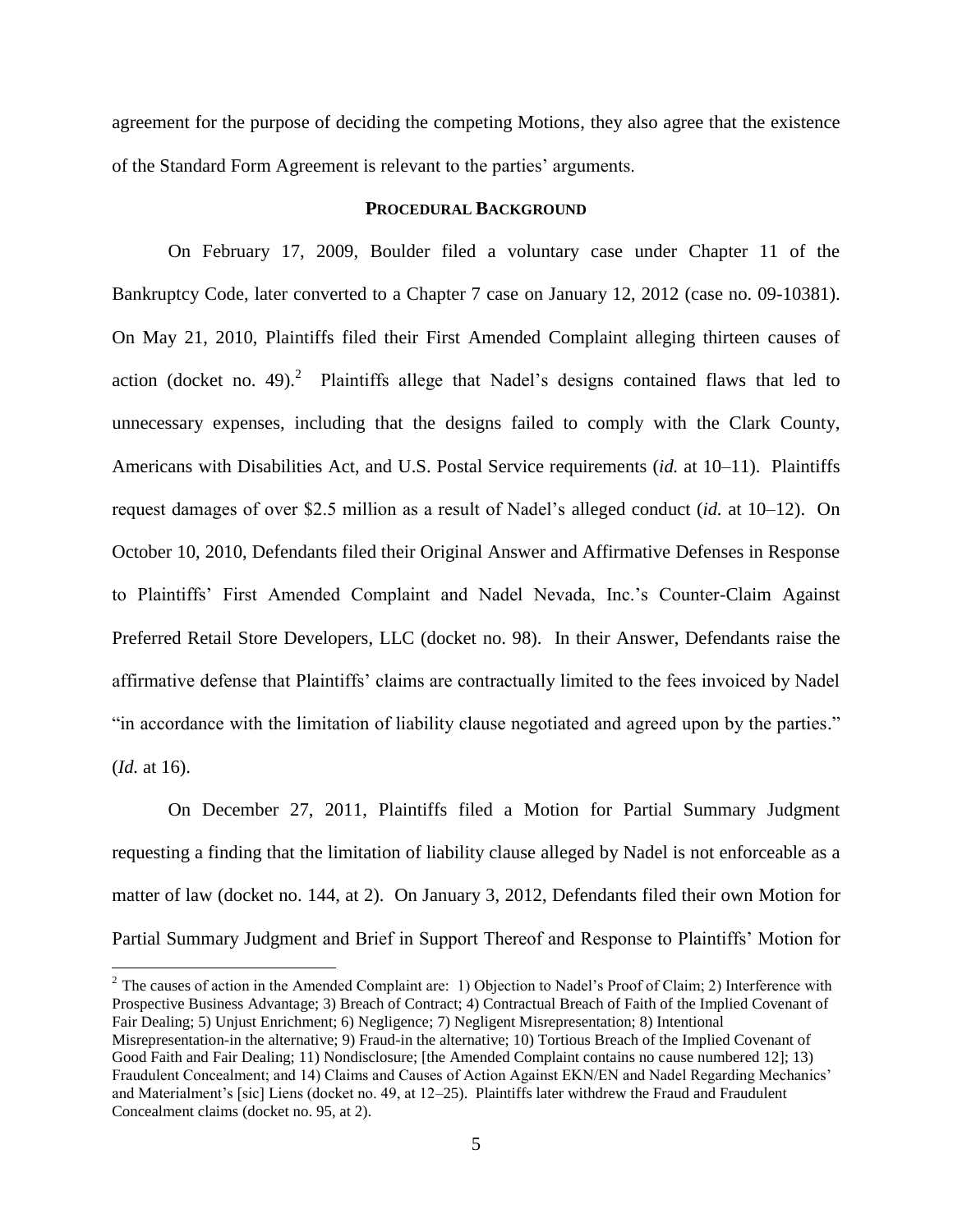Summary Judgment, requesting a finding that the limitation of liability is enforceable and that the amount of damages is, therefore, capped at the fees invoiced as a matter of law (docket nos. 149, 150). On January 16, 2012, Plaintiffs filed their Response to Defendants' Motion for Partial Summary Judgment (docket no. 156), arguing that even if there is an enforceable limitation of liability clause, its applicability is limited to a small part of the work performed by Nadel (*id.* at 12).

#### **PARTIES' CONTENTIONS IN THEIR MOTIONS AND BRIEFS**

In their Motion for Partial Summary Judgment, Plaintiffs initially present four arguments as to why the limitation of liability clause is not enforceable: 1) the Terms and Conditions, which contained the clause, were not attached to the Second Letter Agreement; 2) the clause conflicts with a later-issued Agreement; 3) the clause "is in the nature of a penalty" unenforceable under Nevada law; and 4) it would be unconscionable to enforce the clause because it was "inconspicuously included within . . . other boilerplate terms." (Docket no. 144, at 3).<sup>3</sup>

In their competing Motion for Partial Summary Judgment, Defendants assert that the limitation of liability clause is binding as a matter of law and limits Plaintiffs' damages to the amount invoiced by Nadel (docket no. 149, at 2). Defendants maintain that they attached the Terms and Conditions to the Second Letter Agreement sent to Preferred, but argue that regardless of receipt, the Plaintiffs are bound as a matter of law because the Terms and Conditions were "expressly incorporated" into the Second Letter Agreement (*id*. at 7–8, 9–10).

In their Response, Plaintiffs assert that, even if the limitation of liability clause is binding, it only applies to part of the work performed. Specifically, Plaintiffs argue that the project was

 $3$  The parties agreed in mediation to dispense with arguments 2, 3, and 4 for the purposes of deciding the competing Motions for Summary Judgment (February 8, 2012 Hearing at 9:09:00–9:12:10). The narrowed issues are discussed below.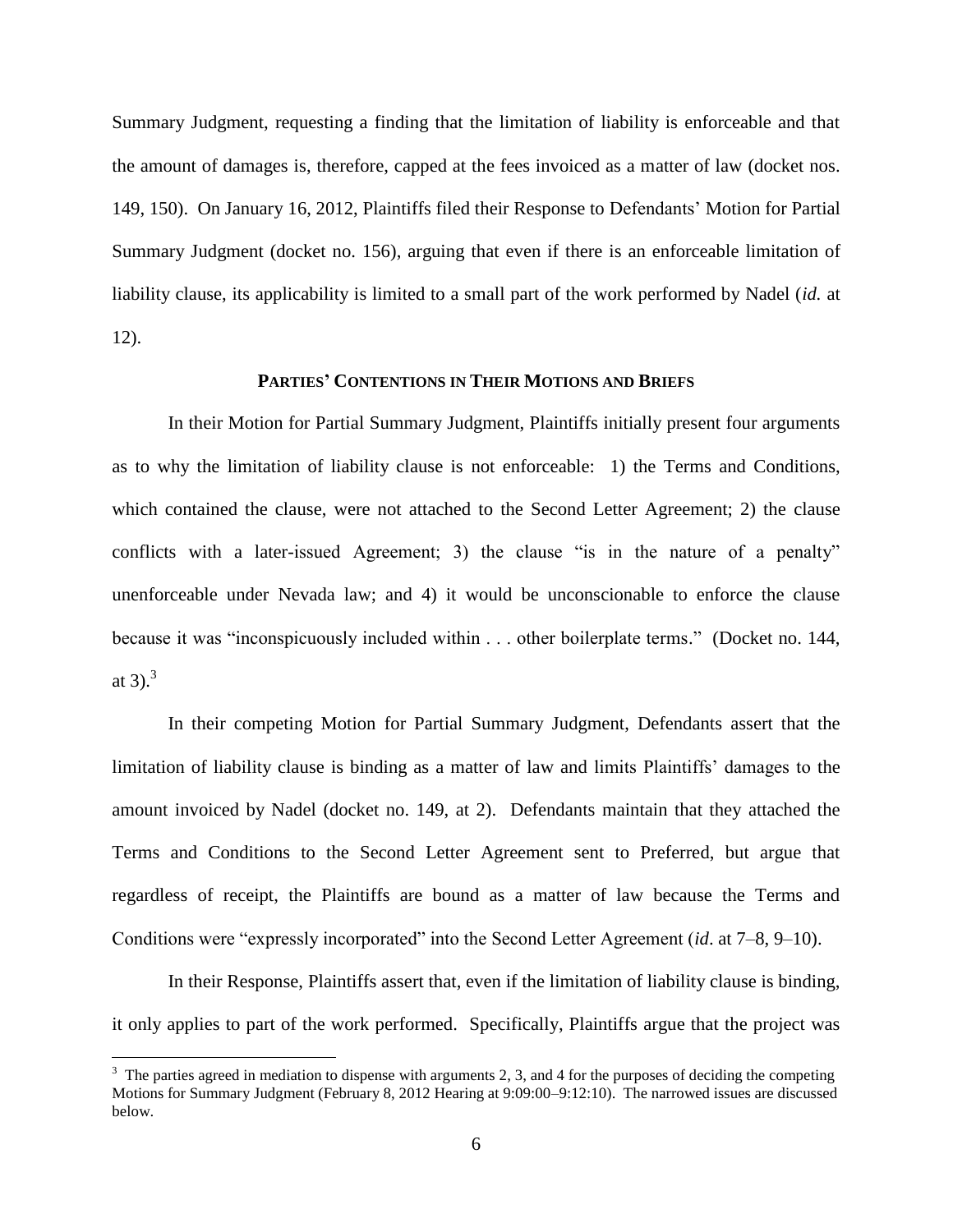"contractually" divided into two phases, the "entitlement phase" and the "contract document phase" (docket no. 156, at 3). According to Plaintiffs, the parties understood that Nadel would perform work on the entitlement phase pursuant to the Second Letter Agreement, but any additional work would be performed under a future written agreement (*id.* at 5). Plaintiffs argue that the Second Letter Agreement covers only the entitlement phase, and thus, even if the limitation of liability clause applies, it must apply only to work performed during that phase (*id.* at 3–5).

#### **PARTIES' CONTENTIONS AT THE HEARING**

At the hearing on February 8, 2012, the parties informed the Court that they attended mediation and narrowed the dispute to two issues: 1) whether the limitation of liability clause was agreed to by Boulder when Boulder signed the Second Letter Agreement and, therefore, whether it is enforceable; and 2) if so, whether, the limitation of liability clause applies to all services provided by Defendant (February 8, 2012 Hearing at 9:09:00–9:12:10). The parties' oral arguments on these two issues are summarized below.

# **I. Enforceability of the Limitation of Liability Clause**

On the first issue, Plaintiffs allege that there is a genuine issue of material fact as to the existence of an agreed-to limitation of liability clause because the parties dispute whether the Terms and Conditions were attached to the Second Letter Agreement (*id.* at 9:12:15–9:12:33). Plaintiffs stated at the February 8, 2012 hearing, however, that they will not "vehemently" argue the enforceability of the clause as a whole, but simply point to the Affidavit of Eric Rosenberg stating that he did not receive the Terms and Conditions (docket no. 144-1, at 2). Defendants maintain that the Terms and Conditions were attached and further argue that there is no material fact issue because the Terms and Conditions, even if not attached, are specifically referenced by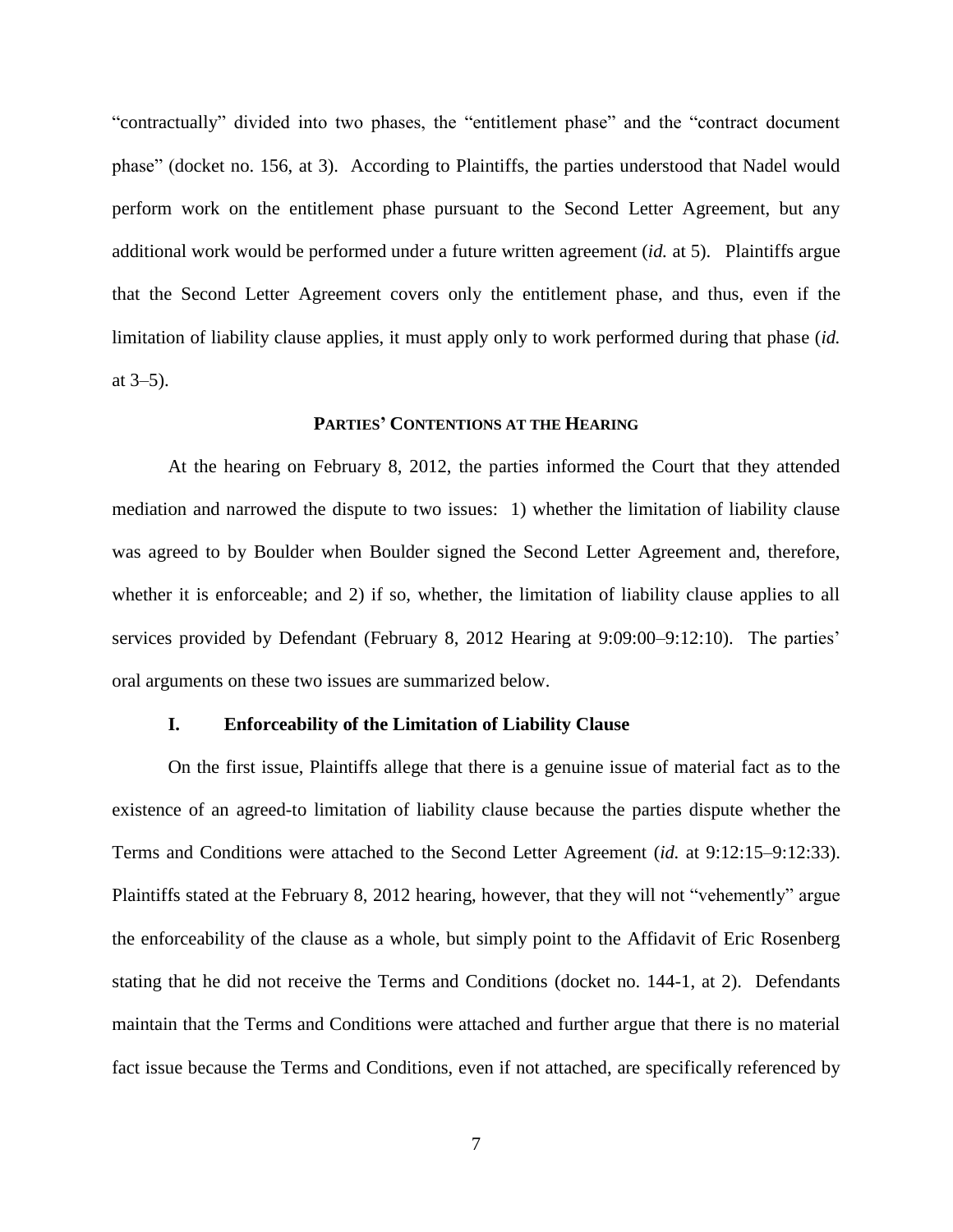and incorporated into the signed Second Letter Agreement and therefore, are a binding part of the Agreement as a matter of law (*id*. at 9:21:09–9:22:55). Defendants also note that Rosenberg made notes on and initialed the Terms and Conditions attached to the First Letter Agreement. Rosenberg, they assert, therefore had the opportunity to review these Terms and Conditions at least once and should have been familiar with their contents prior to signing the Second Letter Agreement (*id*. at 9:18:00–9:21:10). Both parties agreed at the February 8, 2012 hearing that Rosenberg is a sophisticated business individual.

Defendants also argue that a party is presumed as a matter of law to have read, understood, and agreed to what he or she signed (*id*. at 9:26:30–9:26:50). They emphasize that Rosenberg signed immediately below a paragraph beginning with: "If you have any questions regarding the above or need further clarification, please do not hesitate to call our office." (February 8, 2012 Hearing at 9:18:00–9:19:30 (quoting docket no. 144-3, at 6)). Defendants state that no such call was received, and Plaintiffs do not appear to dispute this assertion. This sentence is immediately followed by the statement that the Terms and Conditions are "incorporated into and made part of" the Second Letter Agreement (docket no*.* 144-3, at 6).

#### **II. Scope of the Limitation of Liability Clause**

 $\overline{a}$ 

On the second issue, Plaintiffs assert that even if there is an agreed-to limitation of liability clause, it applies to the "entitlement phase" only, and damages resulting from work in other phases are not limited (February 8, 2012 Hearing at 9:12:35–9:13:40; docket no. 156, at  $3$ ).<sup>4</sup> Plaintiffs argue that the project was divided into two phases, the "entitlement phase" and the "contract document phase," and that the Second Letter Agreement was intended only to govern

<sup>&</sup>lt;sup>4</sup> Plaintiffs assert that Defendants are not entitled to Partial Summary Judgment on the second issue because there is no evidence showing how much of the damages are attributable to each part of the project. Because acceptance of Plaintiff's position that the scope was limited to the entitlement phase would negate granting partial summary judgment for Defendants, who request a finding that the damages are entirely capped at the amount of fees invoiced as a matter of law, it is not necessary to reach this aspect of Plaintiffs' argument.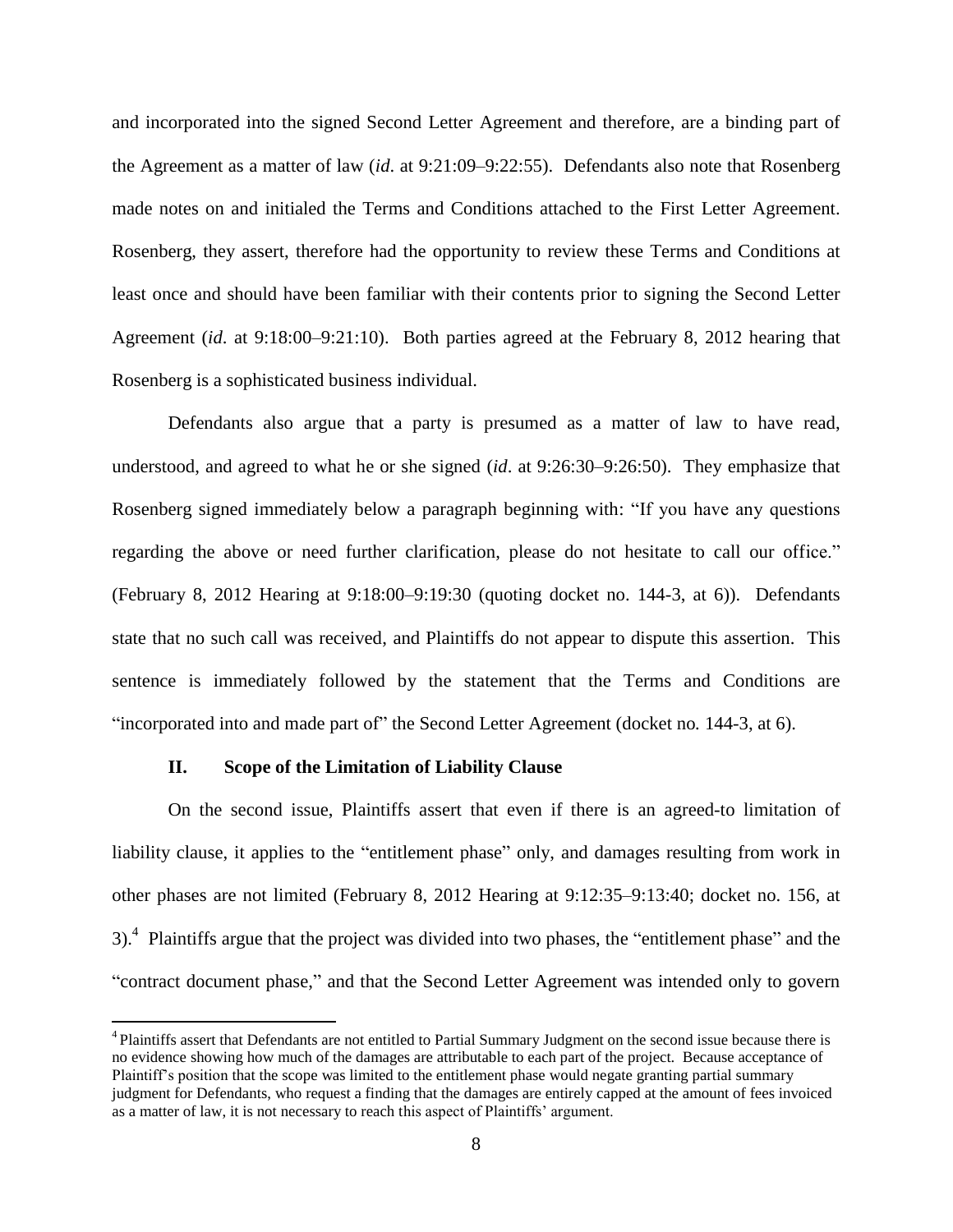the "entitlement phase" (docket no. 156, at 3). Plaintiffs urge that the "'Basic Contract' Services" (docket nos. 144-3, at 3; 149-2, at 4), that is, services beyond the entitlement phase, are discussed in the Second Letter Agreement purely for definitional reasons, to describe the differences between the two phases, not because the agreement was meant to govern that portion of the project (February 18, 2012 Hearing at 9:13:40–9:13:56). For this assertion, Plaintiffs rely primarily on the content and placement of the paragraph on page three of the Second Letter Agreement stating that once the parties were ready to proceed beyond the entitlement phase, they would prepare another contract (docket no. 144-3, at 3).

Plaintiffs contend that this wording makes it clear that the only work authorized by the Second Letter Agreement is that of the entitlement phase. They also assert that the final sentence of the paragraph stating that "[o]ur scope of work shall generally consist of the following services" prior to discussion of the Basic Contract Services makes it clear that the reference to the Basic Contract Services is merely an agreement to agree on the terms of that part of the project at a later time (February 8, 2012 Hearing, at 9:39:00–9:40:20). Plaintiffs emphasize that the placement of this paragraph between the discussion of the entitlement phase and the discussion of the Basic Contract Services is further evidence that the phases are distinct and that the Second Letter Agreement was meant only to govern the entitlement phase of the project (docket no. 156, at 3–5). Plaintiffs contend that the separate totals for estimated charges for Tasks 000–001 in the entitlement phase and Tasks 100–500 in the Basic Contract Services phase also reflects "a clear separation of work" between the phases (docket no. 156, at 7). Plaintiffs also asserted at the hearing, referring to the Affidavit of Eric Rosenberg, that the Basic Contract Services were completed "pursuant to . . . written work authorizations and emails" separate from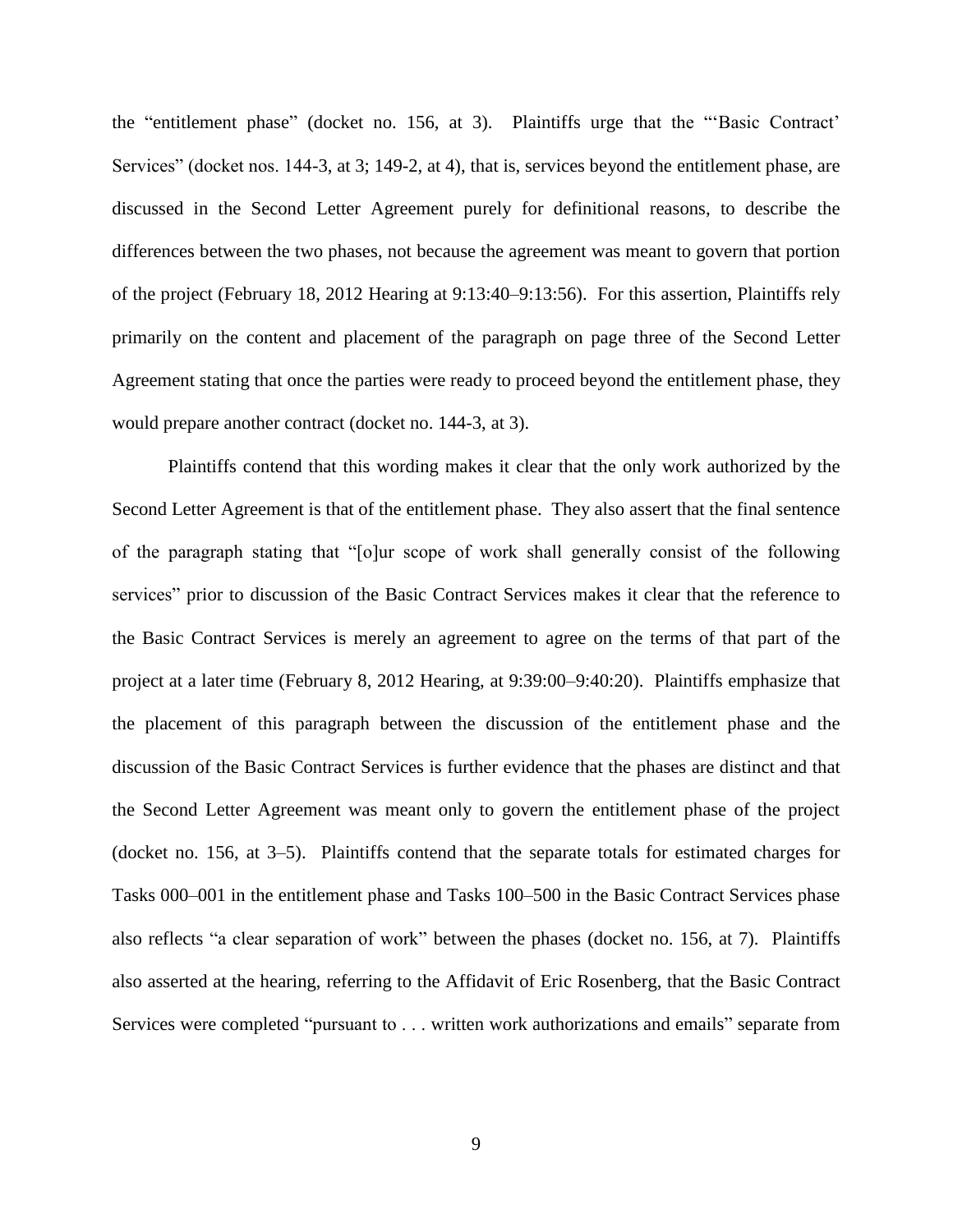the Second Letter Agreement (docket no. 144-1, at 2).<sup>5</sup>

Plaintiffs first raised the argument regarding the scope of the limitation of liability clause in their Response to Defendants' Motion. Defendants did not file a reply to Plaintiffs' response, but addressed Plaintiffs' arguments regarding the scope of the clause at the February 8, 2012 hearing. Defendants deny that there is any question of fact regarding the second issue (February 8, 2012 Hearing at 9:30:39–9:30:49), but do not address why, as a matter of law, the Second Letter Agreement and limitation of liability clause must be applicable to the entire project. They acknowledge that the Second Letter Agreement contains the paragraph stating that when the parties are ready to proceed with the Basic Contract Services, they will draw up another agreement that comports with the standard architect-owner agreement (docket no. 144-3, at 3). Defendants assert, however, that this paragraph refers to the Standard Form Agreement that the parties previously agreed was never fully executed and is not binding for the purpose of resolving the Motions. They argue that while the existence of this provision could lead to the conclusion that the parties contemplated entering into another binding agreement, they never actually did so (February 8, 2012 Hearing at 9:30:50–9:33:52).

In response to Plaintiff's assertion that work beyond the entitlement phase was completed pursuant to separate work authorizations, Defendants urge that these are not separate contracts as contemplated by the statement in the Second Letter Agreement, but are simply documents to memorialize the authorization of additional services so that Nadel would have the right to be paid for its work. The authorizations, Defendants assert, are for work beyond the basic services referred to in the Second Letter Agreement but still fall under the purview of the Second Letter

<sup>&</sup>lt;sup>5</sup> Defendants dispute the admissibility of emails or work authorizations not included in summary judgment evidence, particularly any email discussions. The Parties agree that any work authorizations included in Nadel's Proof of Claim are admissible for the purposes of the competing Motions. Regarding any additional communications, the Court does not find them to be important to consideration of the Motions and thus will not address their admissibility.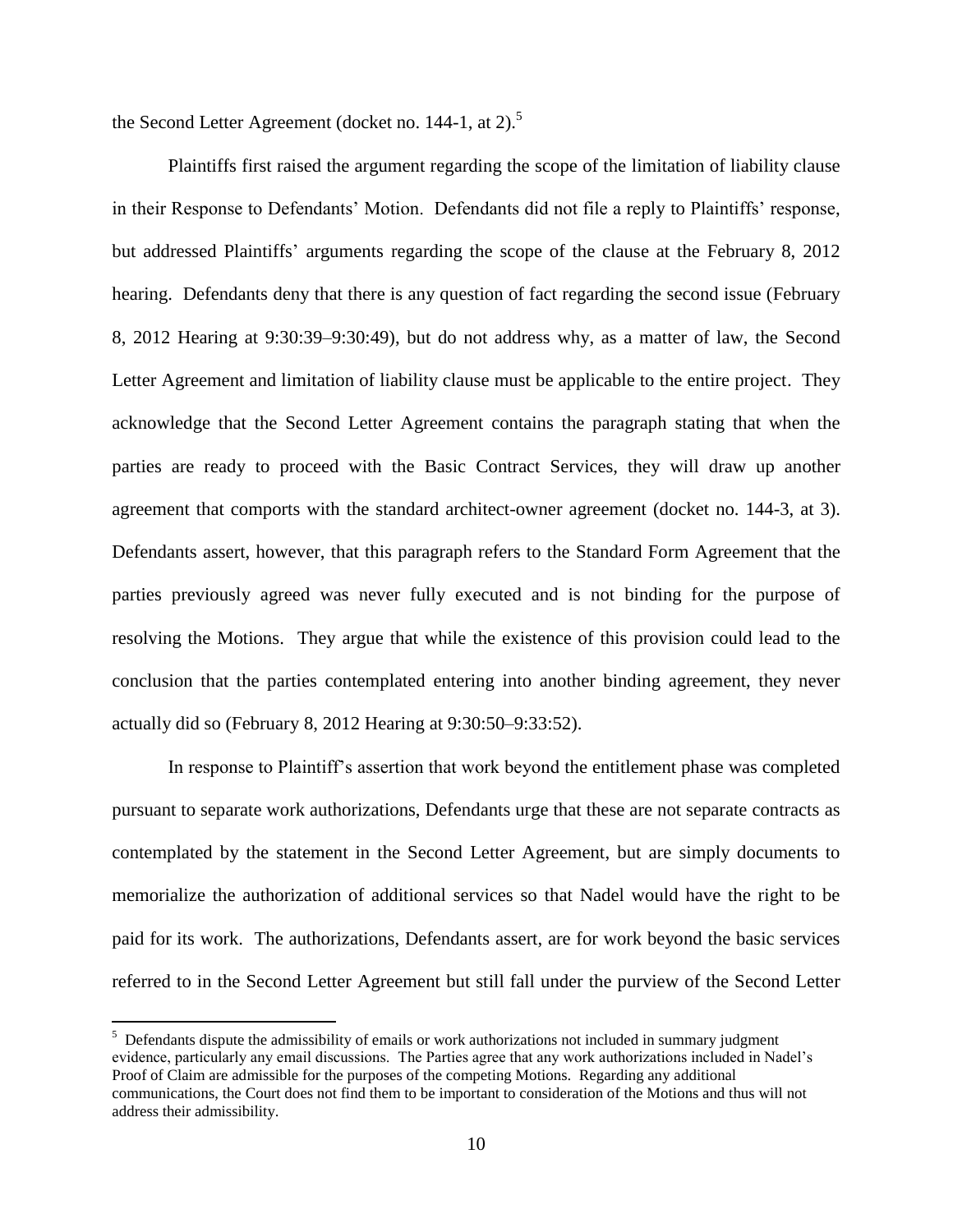Agreement. Defendants argue that because the Standard Form Agreement was the only possible additional agreement contemplated by the Second Letter Agreement and was never executed, the only agreement governing the project is the Second Letter Agreement.

Defendants contend that the Second Letter Agreement, taken as a whole, contemplates all phases of the project, describing and providing monetary estimates for all phases of services. Defendants also reject Plaintiffs' contention that the Second Letter Agreement's reference to phases beyond the entitlement phase is purely definitional, arguing that "contract document" is a term of art in the industry and in construction law that encompasses the plans, specifications, and all documents used for bidding and construction of the entire project (*id*. at 9:34:24–9:35:16). Defendants assert that the Second Letter Agreement covers the entitlement and contract document phases and that those two "phases" encompass the entire project (*id*. at 9:35:17– 9:35:30).

### **MOTION FOR SUMMARY JUDGMENT STANDARD**

Bankruptcy Rule 7056 applies Rule 56(c) of the Federal Rules of Civil Procedure to adversary proceedings. Summary judgment is appropriate "if the pleadings, depositions, answers to interrogatories, and admissions on file, together with the affidavits, if any, show that there is no genuine issue as to any material fact and that the moving party is entitled to a judgment as a matter of law." Fed. R. Civ. P. 56(c); *Celotex Corp. v. Catrett*, 477 U.S. 317, 322 (1986). To the extent facts are undisputed, a court may resolve a case as a matter of law. *Celotex Corp.*, 477 U.S. at 323; *Blackwell v. Barton*, 34 F.3d 298, 301 (5th Cir. 1994). The Fifth Circuit has stated "[t]he standard of review is not merely whether there is a sufficient factual dispute to permit the case to go forward, but whether a rational trier of fact could find for the non-moving party based upon evidence before the court." *James v. Sadler*, 909 F.2d 834, 837 (5th Cir. 1990) (citing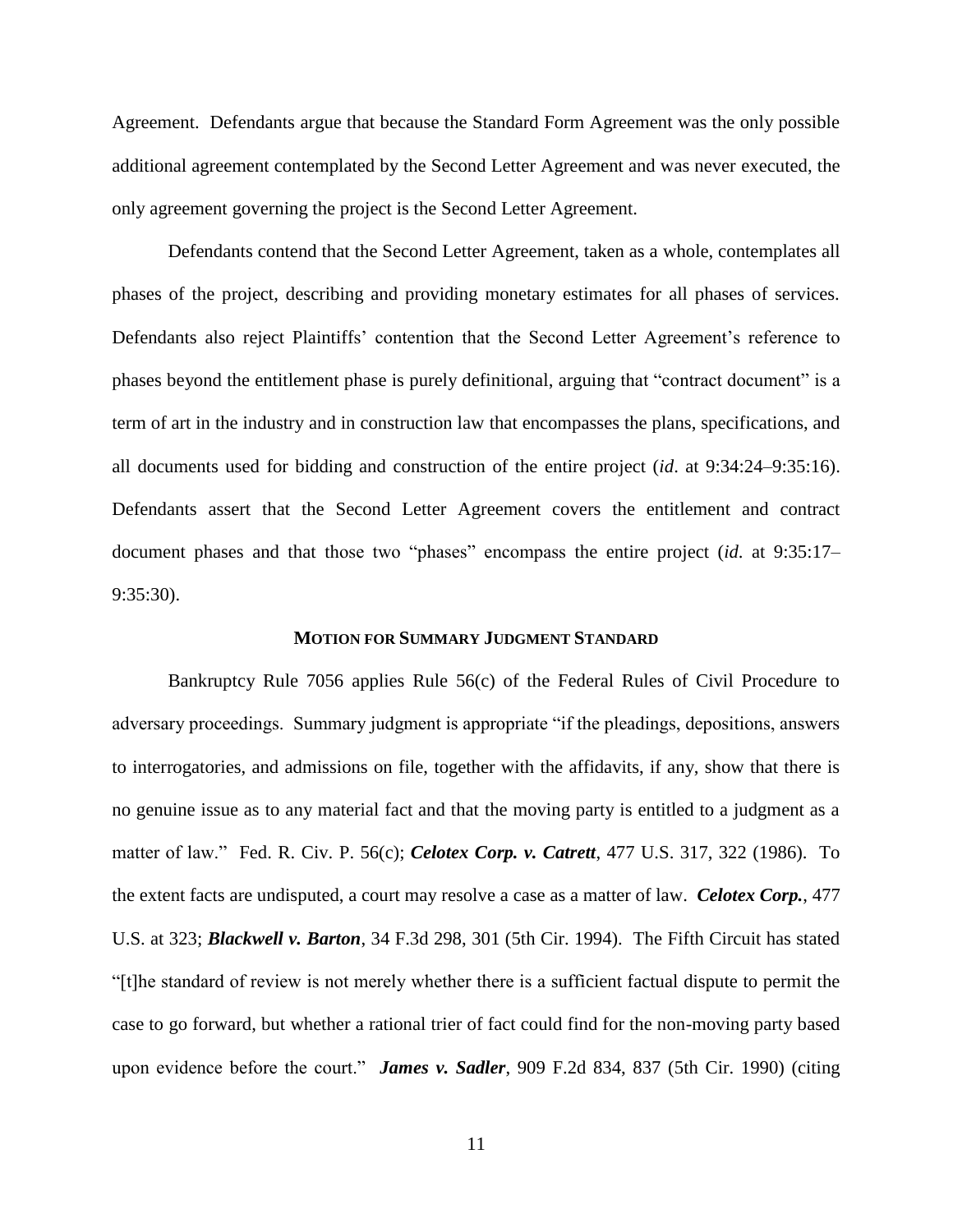*Matsushita Elec. Indus. Co., Ltd. v. Zenith Radio Corp.*, 475 U.S. 574, 586 (1986)).

To the extent that the non-moving party asserts the existence of factual disputes, the evidence offered by the non-moving party to support those factual contentions must be of a quality sufficient so that a rational fact finder might, at trial, find in favor of the non-moving party. *Matsushita,* 475 U.S. at 585–87 (1986) (non-moving party "must do more than simply show that there is some metaphysical doubt as to material facts"); *Anderson v. Liberty Lobby, Inc.*, 477 U.S. 242, 249–50 (1986) ("adverse party's response . . . must set forth specific facts showing that there is a genuine issue for trial"). If the record "taken as a whole, could not lead a rational trier of fact to find for the non-moving party, then there is no genuine issue for trial." *LeMaire v. Louisiana*, 480 F.3d 383, 390 (5th Cir. 2007). "'On cross-motions for summary judgment, [the court] review[s] each party's motion independently, viewing the evidence and inferences in the light most favorable to the nonmoving party.'" *Amerisure Ins. Co. v. Navigators Ins. Co.*, 611 F.3d 299, 304 (5th Cir. 2010) (quoting *Ford Motor Co. v. Tex. Dep't of Transp.*, 264 F.3d 493, 498 (5th Cir. 2001)).

#### **ANALYSIS**

In their Motion for Partial Summary Judgment, Plaintiffs request a finding that the limitation of liability clause contained in the Terms and Conditions is not an enforceable part of the Second Letter Agreement (docket no. 144, at 2). Defendants, in their competing Motion for Partial Summary Judgment, request the opposite finding that the limitation of liability clause is enforceable as a matter of law and that, accordingly, any damages should be capped at the fees invoiced, at \$295,508.30 (docket nos. 149, 150). In their Response, Plaintiffs argue that, even if there is an enforceable limitation of liability clause, the clause is only applicable to a small part of the services performed by Nadel- those performed during the "entitlement phase." (Docket no.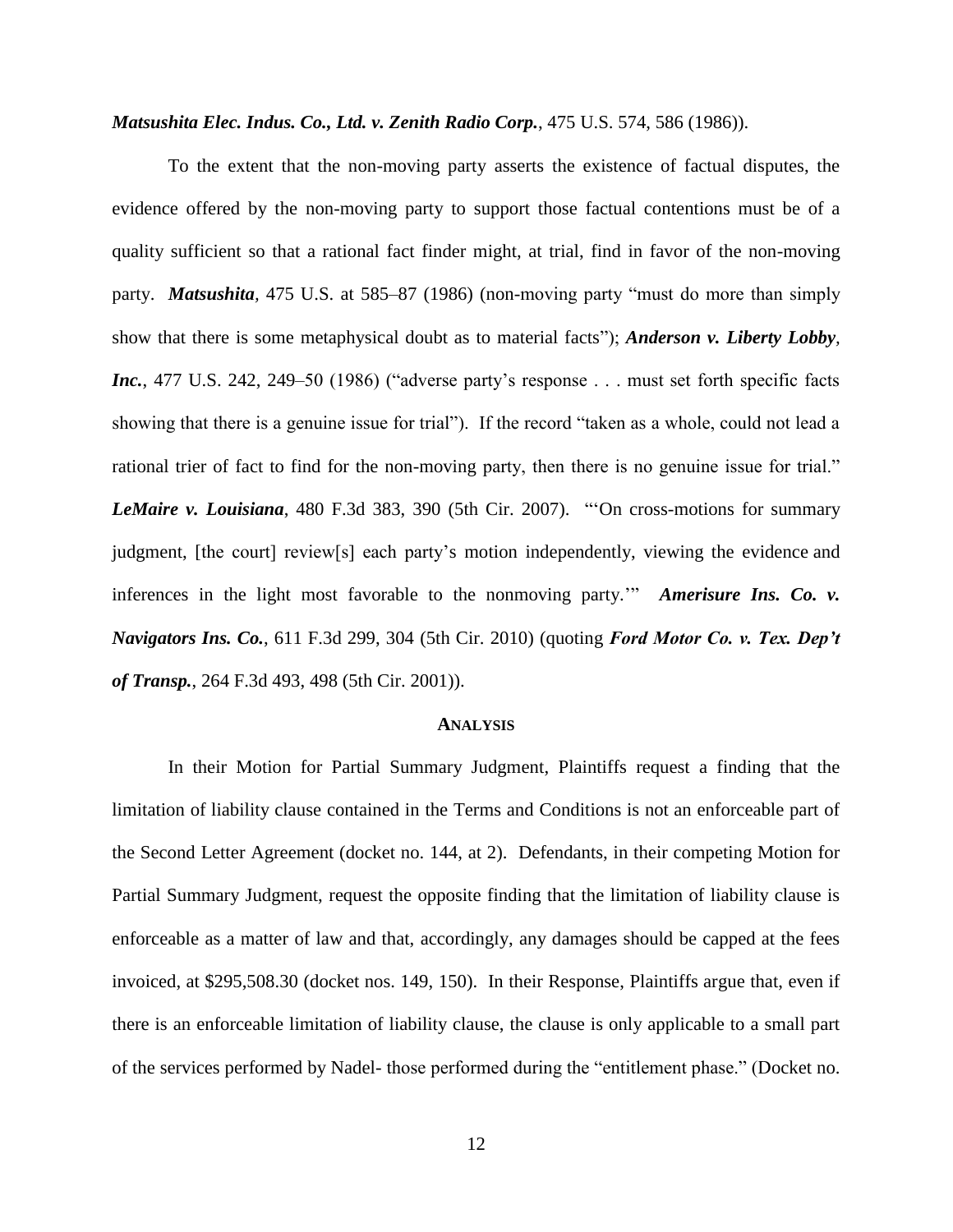156). In essence, as previously mentioned, the parties have narrowed their dispute to two issues: 1) whether the limitation of liability clause is enforceable; and 2) if so, whether, the limitation of liability clause applies to all services performed by Nadel. The Court will address each of these issues in turn.<sup>6</sup>

# **I. Enforceability of the Limitation of Liability Clause**

Plaintiffs assert that there is a genuine issue of material fact as to the existence of an agreed-to limitation of liability clause because the parties dispute whether the Terms and Conditions were attached to the Second Letter Agreement. Defendants counter that there is no genuine issue of material fact because this issue can be resolved as a matter of law. For the reasons stated below, the Court agrees with Defendants that this issue can be resolved as a matter of law and, accordingly, finds that Plaintiffs' Motion for Partial Summary Judgment, requesting a finding that the limitation of liability clause is not enforceable (docket no. 144), should be DENIED.

Under Texas law, "'[i]t is uniformly held that an unsigned paper may be incorporated by reference by the person sought to be charged.'" *Preston Exploration Co., L.P. v. GSF, L.L.C.,*  No. 10-20599, 2012 WL 300414, at \*4, 2012 U.S. App. LEXIS 1873 (5th Cir. Feb. 1, 2012) (quoting *Owen v. Hendricks*, 433 S.W.2d 164, 166 (Tex. 1968)) (holding that there was a valid contract and that, because it specifically referenced certain exhibits, those exhibits were part of the entire contract for the purpose of determining compliance with the statute of frauds). "[A] separate document will become part of the contract where the contract 'makes clear reference to the document and describes it in such terms that its identity may be ascertained beyond doubt.'"

 $6\text{ The parties agreed at the hearing, on February 8, 2012, that the Court need not conduct a choice-of-law analysis as }$ to these two issues because the relevant case law is the same Texas as in Nevada. The Court agrees that the relevant contract principals are, in fact, commonly applied in both states. Accordingly, the Court will cite primarily to Texas law, with a footnote reference to demonstrate the similarity in Nevada law, where applicable.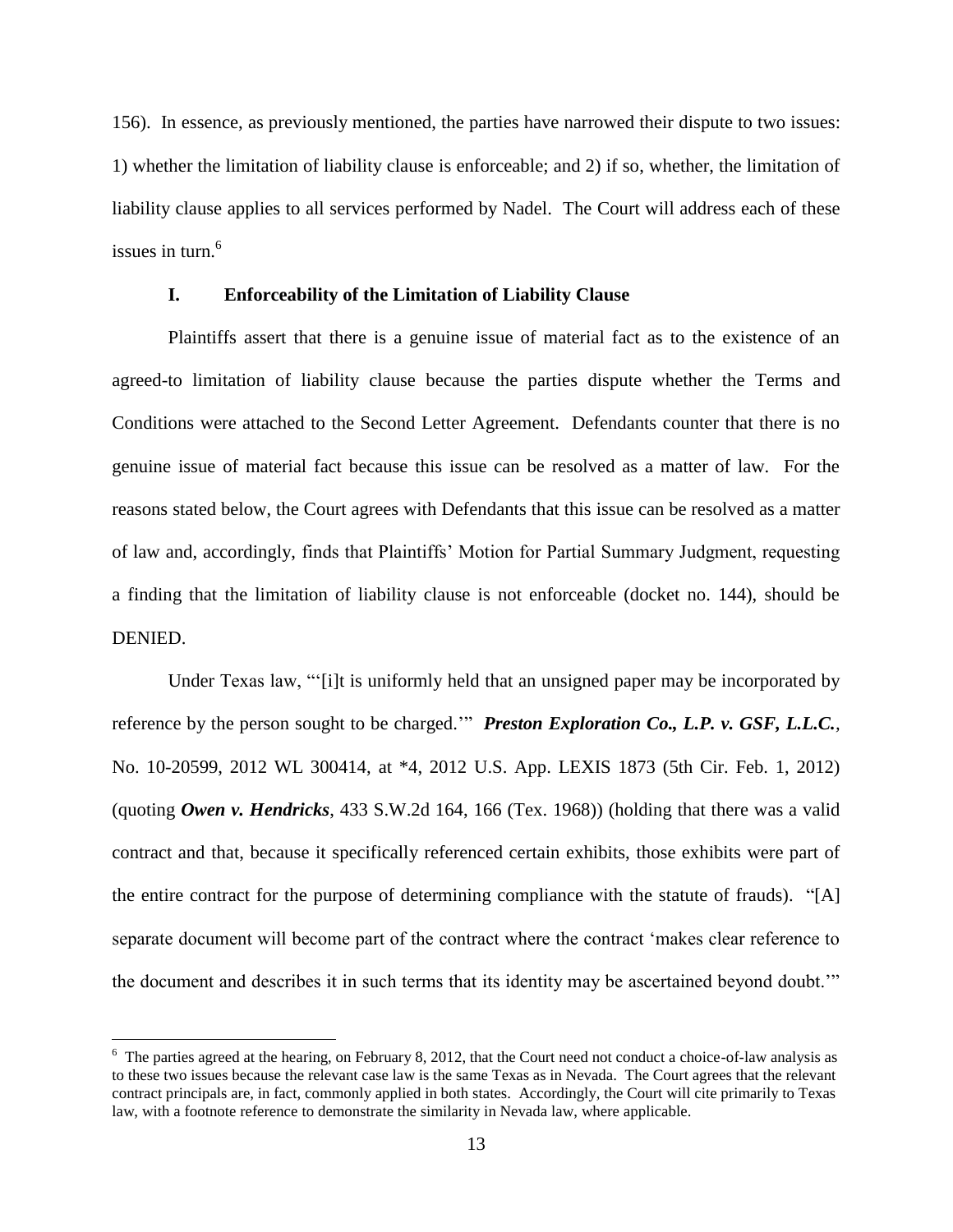*One Beacon Ins. Co. v. Crowley Marine Servs.*, 648 F.3d 258, 268 (5th Cir. 2011) (quoting 11 WILLISTON ON CONTRACTS § 30:25 (4th ed. 1999)) (describing the general contract law doctrine of incorporation by reference before discussing its application to maritime law).<sup>7</sup>

For example, in *In re Bank One, N.A.*, 216 S.W.3d. 825 (Tex. 2007), cited by Defendants in their Motion, a bank customer challenged the enforceability of an arbitration agreement that was referenced in a signature card the customer signed. The customer argued that the agreement was not valid because it was not attached to the signature card and was not separately signed. *Id.* at 826. The Texas Supreme Court noted that the signature card contained the following language: "Customer acknowledges receipt of the Bank's Account Rules and Regulations including all applicable inserts and agrees to be bound by the agreements and terms contained therein." *Id.* Accordingly, the court held that the signature card incorporated the arbitration agreement by reference, thereby rendering it valid and enforceable. *Id.*

In addition, as Defendants point out, a party is presumed to know the contents of what it signs, including items incorporated by reference. *S. Nat'l Bank v. Crateo, Inc.*, 458 F.2d 688, 692 (5th Cir. 1972) (citing *Thigpen v. Locke*, 363 S.W.2d 247 (Tex. 1962)).<sup>8</sup> For example, in *Southern National Bank*, a contract specifically referencing attached documents was forwarded to the defendant for signing but did not include the attachments. The defendant signed the contract without inquiring about the missing attachments and later challenged the enforceability of one of the documents. *Id*. at 691. The Fifth Circuit held that the contract, including the

<sup>&</sup>lt;sup>7</sup> Similarly, under Nevada law, the "general rule" is that that "writings which are made part of the contract by annexation or reference will be so construed . . . ." *Scaffidi v. United Nissan*, 425 F. Supp. 2d 1159, 1167 (D. Nev. 2005) (quoting *Lincoln Welding Works v. Ramirez*, 98 P.2d 381, 383 (Nev. 1982)) (internal citations and quotations omitted)*.*

<sup>&</sup>lt;sup>8</sup> Similarly, in Nevada, a party "who signs or accepts a written contract . . . is conclusively presumed to know its contents and to assent to them." *In re Schwalb*, 347 B.R. 726, 743 (Bankr. D. Nev. 2006) (quoting *Campanelli v. Conservas Altamira, S.A.*, 477 P.2d 870, 872 (Nev. 1970)) (internal citations and quotations omitted) (finding that debtor's alleged ignorance of the import of a pawn ticket's terms did not render it invalid as security agreement).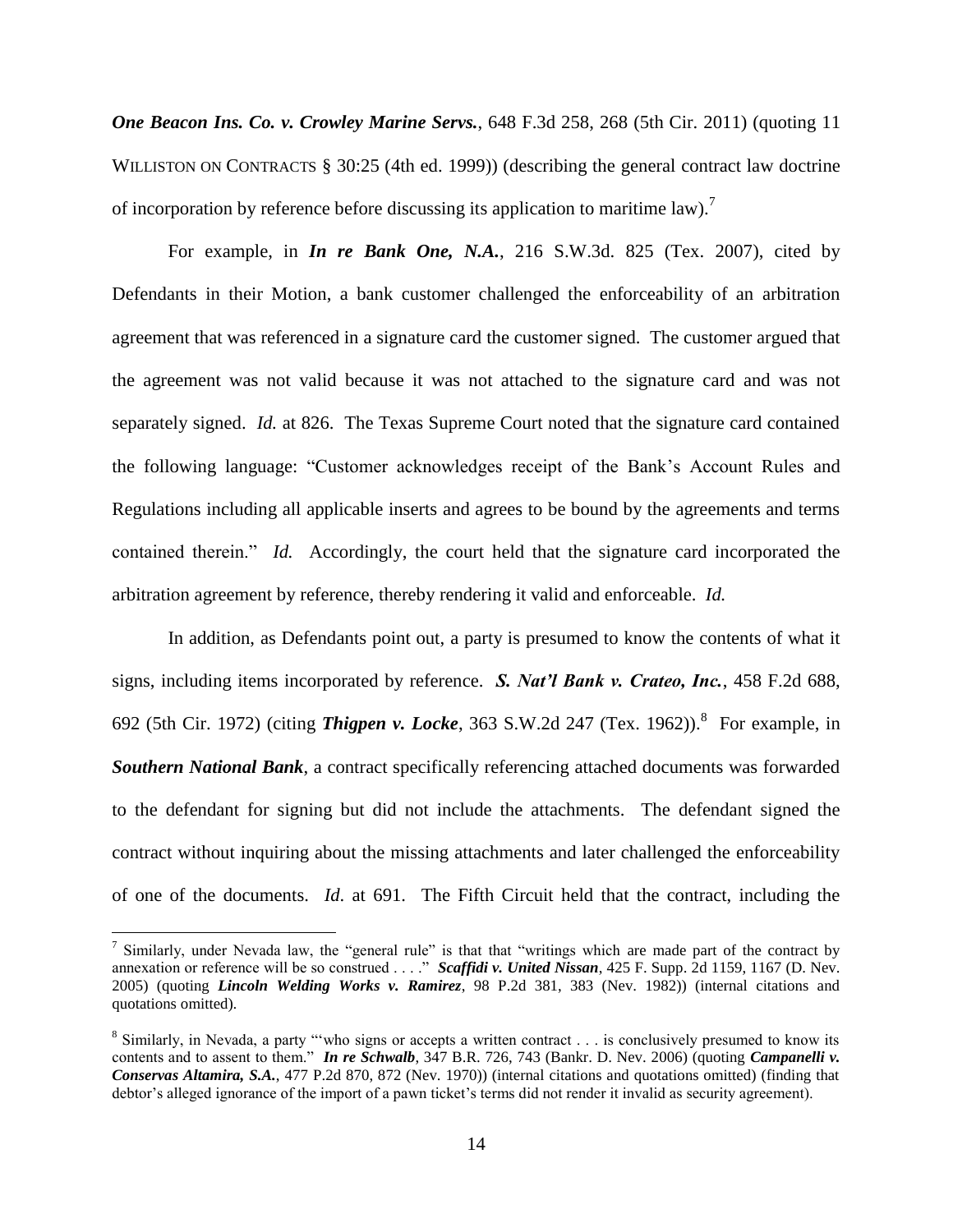referenced documents, was enforceable and that the defendant could not avoid liability by asserting the defense of mistake. *Id.* at 692-93.

Similarly, in *In re International Profit Associates, Inc.*, 286 S.W.3d 921 (Tex. 2009), the Texas Supreme Court held that a forum selection clause was enforceable, despite the fact that it appeared on a page that the plaintiff alleged was missing from the version presented to him by the defendants because a "party who signs a document is presumed to know its contents." *Id.* at 923 (quoting *In re Lyon Fin. Servs.*, 257 S.W.3d 228, 232 (Tex. 2008)). The clause appeared on the first page of the document, which the plaintiff claimed he never received. *Id.* The court noted evidence that the plaintiff knew or should have known of the clause even if it was missing, including the fact that the pages were numbered "2 of 4," "3 of 4," etcetera, and that the clause above the plaintiff's signature read, "This document, 4 pages in total." *Id.* at 921–923.

In this case, Plaintiffs signed the Second Letter Agreement, which explicitly referenced the Terms and Conditions as being "incorporated into and made part of" the Agreement (docket nos. 144-3, at 6; 149-2, at 7). Thus, even if the Terms and Conditions were not attached as Plaintiffs allege, the Second Letter Agreement incorporated the Terms and Conditions by reference, similar to the arbitration agreement in *In re Bank One*. Texas case law is clear that when one document is explicitly referred to and incorporated by an agreement, that document is an enforceable part of the agreement. The Terms and Conditions are, therefore, an enforceable part of the Second Letter Agreement as a matter of law. In addition, Rosenberg signed immediately below a paragraph inviting him to call Defendants with any questions regarding the Second Letter Agreement; yet Rosenberg did not exercise this option. Like in *Southern National Bank* and *In re International Profit Associates*, Plaintiffs in this case "knew or should have known" of the Terms and Conditions, and their failure to inquire about the allegedly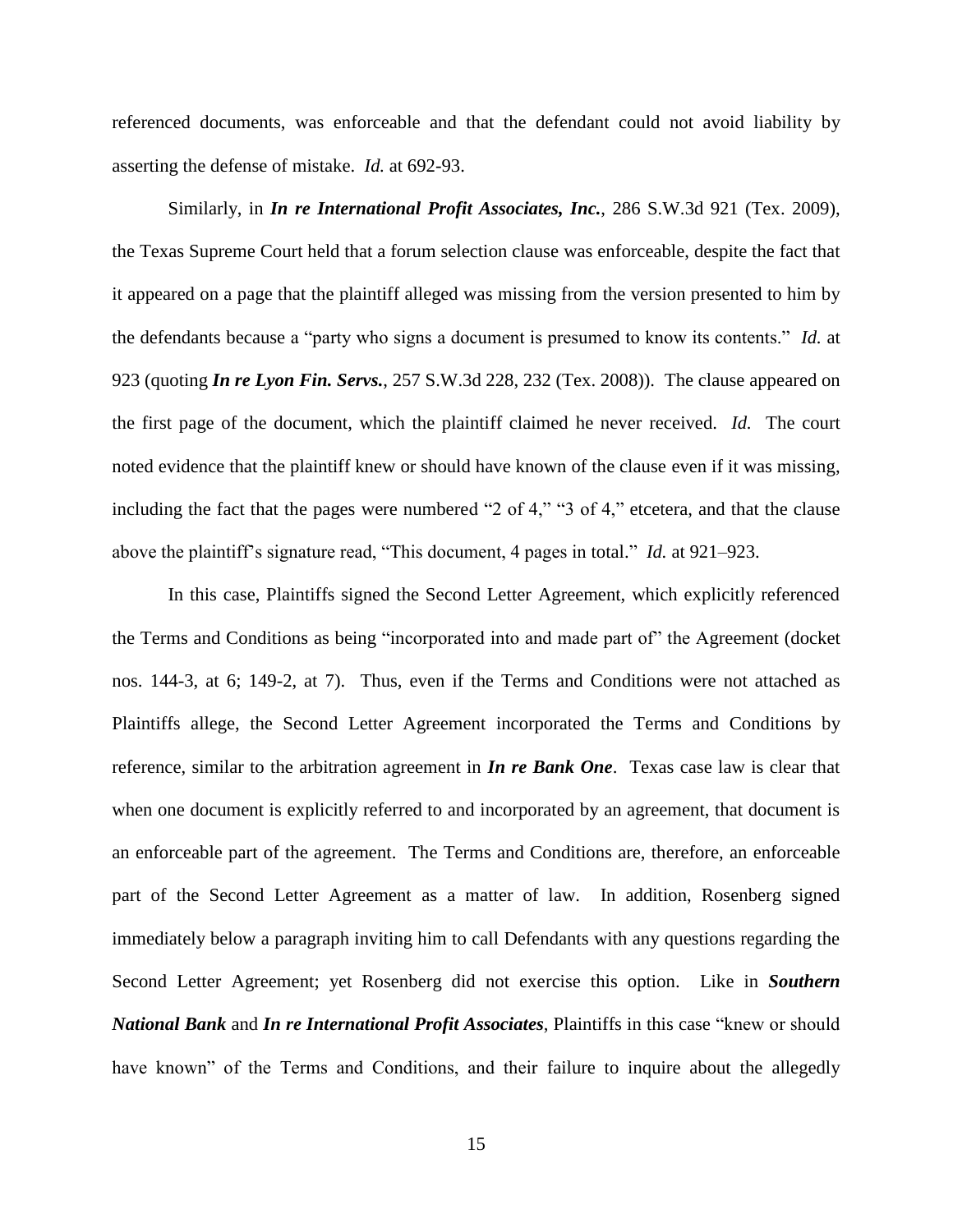missing attachment does not provide them with a defense.

In sum, notwithstanding the immaterial factual dispute of whether the Terms and Conditions were attached to the Second Letter Agreement, the Court finds as a matter of law that the Terms and Conditions were expressly incorporated by reference and are, therefore, an enforceable part of the contract. The Court further finds as a matter of law that when Rosenberg signed the Second Letter Agreement he was presumed to know the contents of the Agreement, including the limitation of liability clause contained within the Terms and Conditions. Accordingly, the Court finds that Plaintiffs' Motion for Partial Summary Judgment, requesting a finding that the limited liability clause contained within the Terms and Conditions is not enforceable as a matter of law (docket no. 144), should be DENIED.

# **II. Scope of the Limitation of Liability Clause**

In Defendants' competing Motion for Partial Summary Judgment, they assert that any damages owed to Plaintiffs should be capped at \$295,508.30, the amount invoiced by Nadel for services performed under the Second Letter Agreement, pursuant to the language of the limitation of liability clause (docket nos. 149, 150). In their Response, Plaintiffs argue that, even if there is an enforceable limitation of liability clause, the Second Letter Agreement only governs services performed by Nadel during the "entitlement phase" of the project and, therefore, the limitation of liability clause only applies to limit damages relating to services performed within the "entitlement phase" (docket no. 156).

For the reasons stated below, the Court finds that the ambiguous scope of the Agreement, and thus that of the limitation of liability clause, constitutes a genuine issue of material fact which cannot be resolved on a motion for summary judgment. Accordingly, the Court finds that Defendants' Motion for Partial Summary Judgment, should be GRANTED IN PART in so far as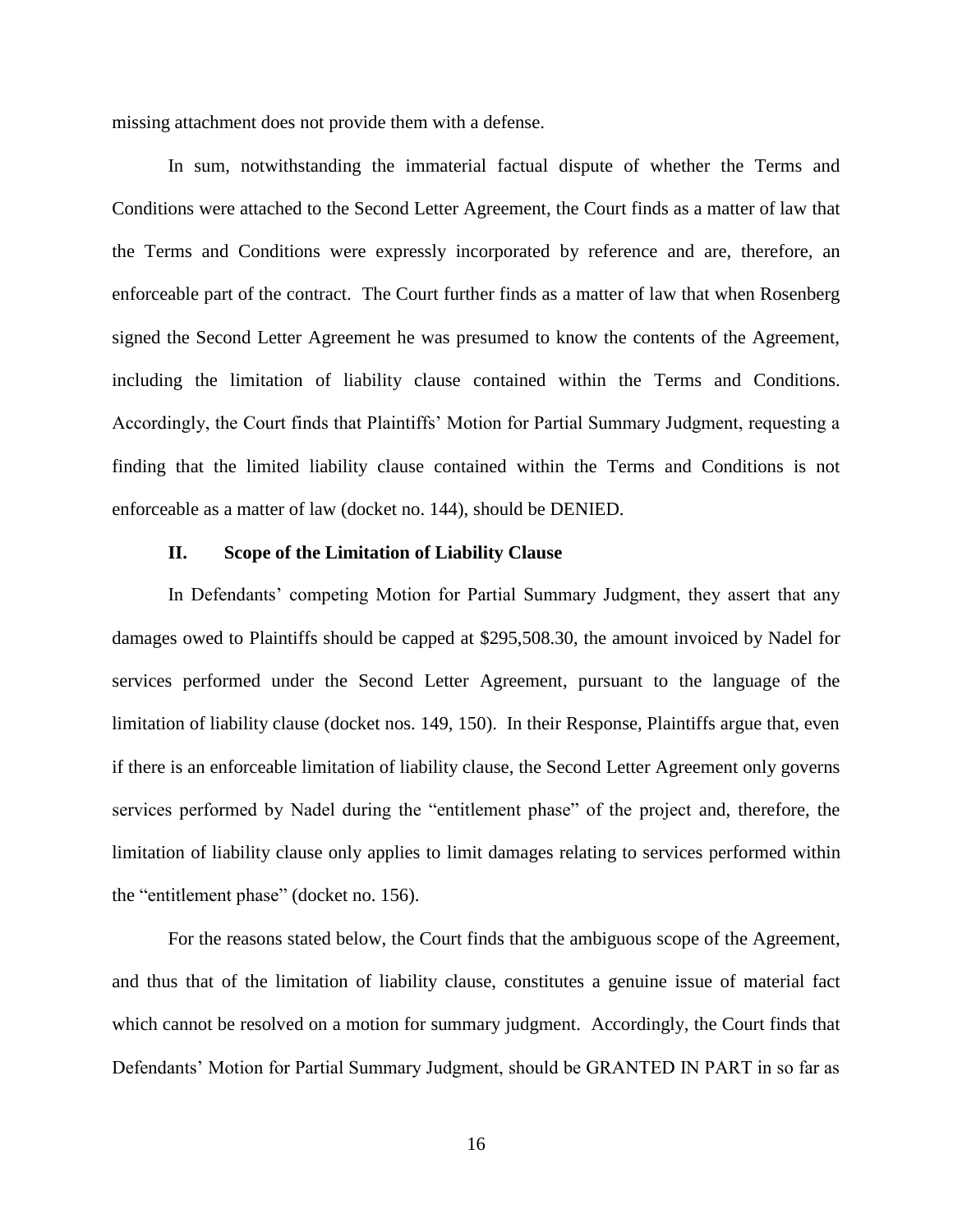it requests a finding that the limitation of liability clause is enforceable, but should be DENIED IN PART in so far as it requests a finding that the damages should be capped at the amount of fees invoiced.

"Under Texas law, the interpretation of an unambiguous contract is a question of law for the court to decide . . . ." *Gonzalez v. Denning*, 394 F.3d 388, 392 (5th Cir. 2004). Once a court finds an agreement to be ambiguous, however, "summary judgment is improper because interpretation of the agreement is a fact question . . . ." *Childers v. Pumping Sys., Inc.*, 968 F.2d 565, 569 (5th Cir. 1992) (denying summary judgment on the payment of royalties found to be owed because the contract was ambiguous as to the formula for calculating the royalty amount). "[A] contract is not ambiguous merely because the parties to an agreement proffer conflicting interpretations of a term." *Gonzalez*, 394 F.3d at 392 (quoting *Int'l Turbine Servs., Inc. v. VASP Brazilian Airlines*, 278 F.3d 494, 497 (5th Cir. 2002)). "If a written contract is so worded that it can be given a definite or certain legal meaning, then it is not ambiguous," but if there is more than one reasonable interpretation of the contract, then it is ambiguous. *Id.* (quoting *Nat'l Union Fire Ins. Co. of Pittsburgh, Pa. v. CBI Indus., Inc., 907 S.W.2d 517, 520 (Tex. 1995)).*<sup>9</sup>

In this case, Plaintiffs argue, in opposition to Defendants' Motion, that the Second Letter Agreement covers only the entitlement phase and that the parties understood that any additional work would be performed by Nadel under a future written agreement (*id.* at 5). The Court is unable to confirm or deny Plaintiff's proposed interpretation of the Agreement as a matter of law, however, due to the conflicting language in the Agreement, which allows for more than one reasonable interpretation of the scope of the contract.

For example, the last sentence of the first paragraph on page one of the Second Letter

<sup>&</sup>lt;sup>9</sup> Similarly, in Nevada, "[s]ummary judgment is appropriate when a contract is clear and unambiguous, meaning that the contract is not reasonably susceptible to more than one interpretation." *Univ. of Nev., Reno v. Stacey*, 997 P.2d 812, 814 (Nev. 2000).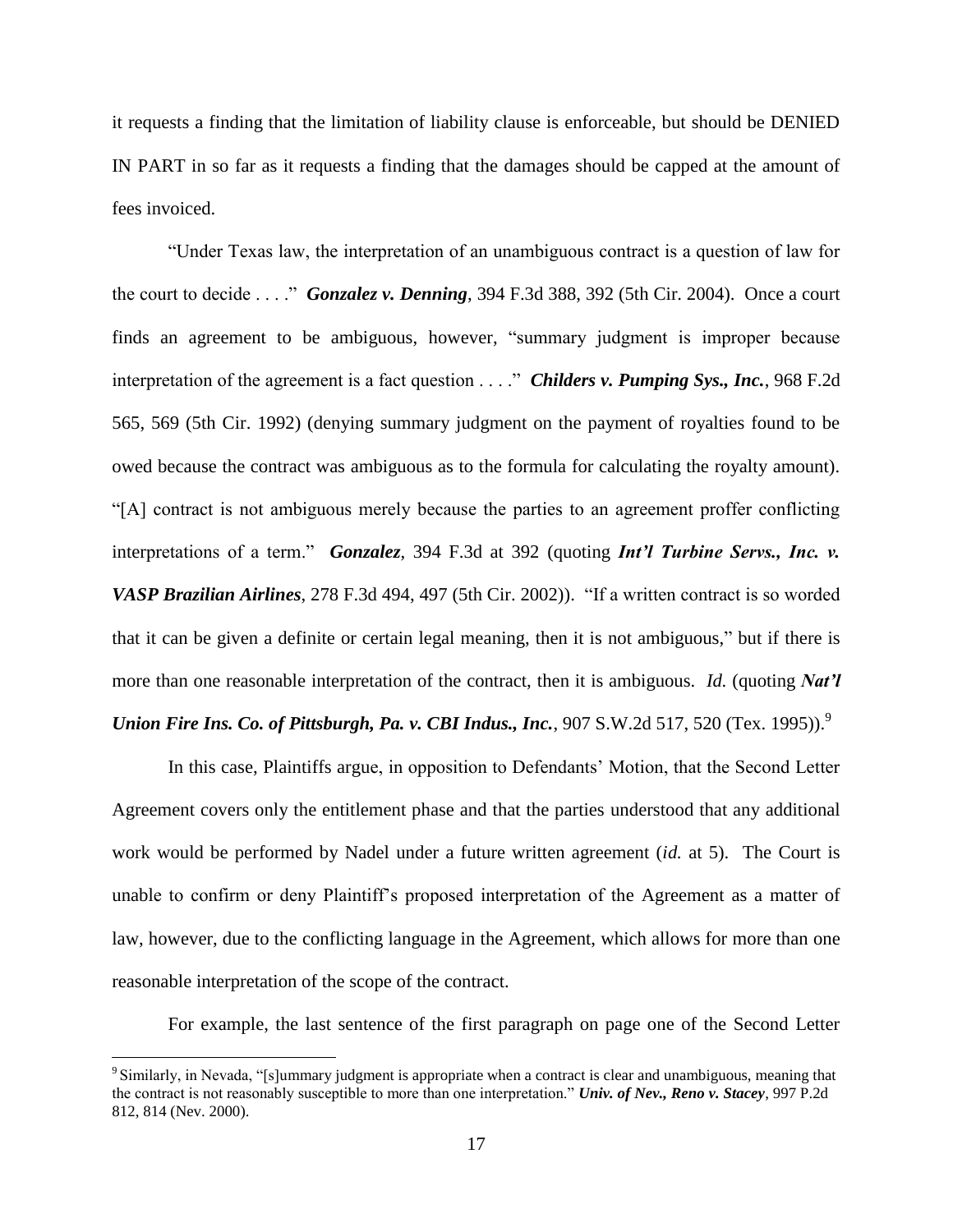Agreement includes the statement, "we are hereby submitting our proposal for Architectural Services for the entitlement phase and the contract document phase" (docket no. 144-3, at 1). It is reasonable to interpret this as meaning that the Second Letter Agreement applies to both the "entitlement phase" and the "contract document," as Defendants urge. On the other hand, the paragraph on page three of the Second Letter Agreement, beginning with "[a]t such time that we are authorized to proceed beyond the entitlement phase, we shall prepare a contract for basic services," could reasonably be interpreted as meaning that the Second Letter Agreement does not apply beyond the entitlement phase, and that a new agreement is necessary to govern additional services (docket no. 144-3, at 3), as Plaintiffs contend. The statement on the first page and the paragraph on the third page conflict as to the scope of the project governed by the Agreement, and both of the interpretations are reasonable.

Similar to *Childers*, while this Court has determined that the limitation of liability clause is enforceable and the damages must be limited to some degree as a matter of law, there is an ambiguity as to the scope of the contract and, as a result, an ambiguity as to the precise amount at which the damages should be capped. Moreover, the parties' intent regarding the scope of the contract is a question of fact, and extrinsic evidence may be necessary for each party to demonstrate that their interpretation best reflects that intent. Because the contract is ambiguous and there is a question of fact as to the interpretation of the contract, summary judgment is improper.

In sum, the Court finds that the limitation of liability clause is incorporated by reference into the Second Letter Agreement as a matter of law; however, the scope of the Second Letter Agreement, including the scope of the limitation of liability clause and the dollar amount at which damages are capped, cannot be decided as a matter of law. Accordingly, the Court finds